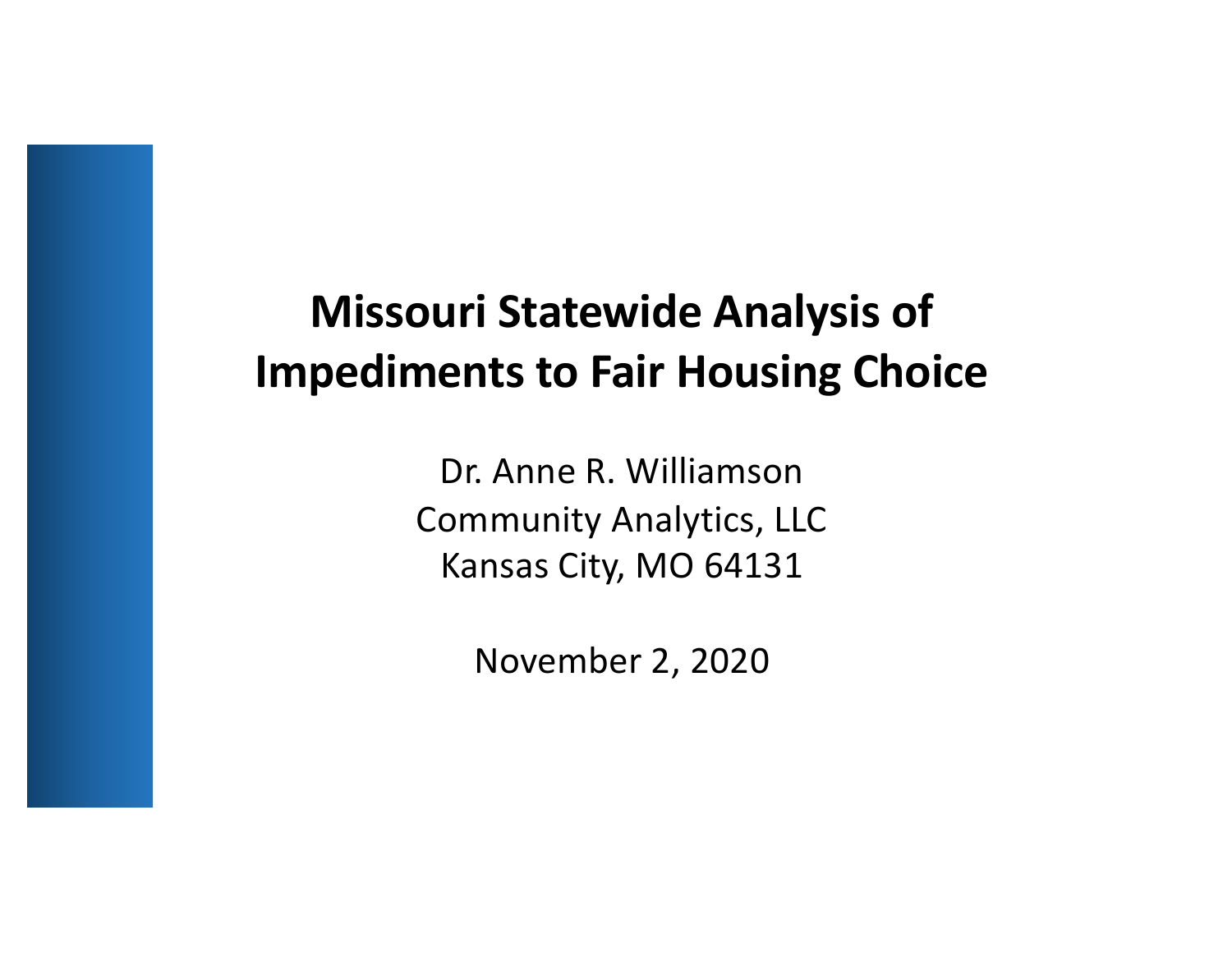## Fair Housing Law

- Fair Housing Act of 1968, amended in 1988,prohibits discrimination in housing transactions based on:
	- Race
	- Color
	- Religion
	- Sex
	- National Origin
	- Disability
	- Familial Status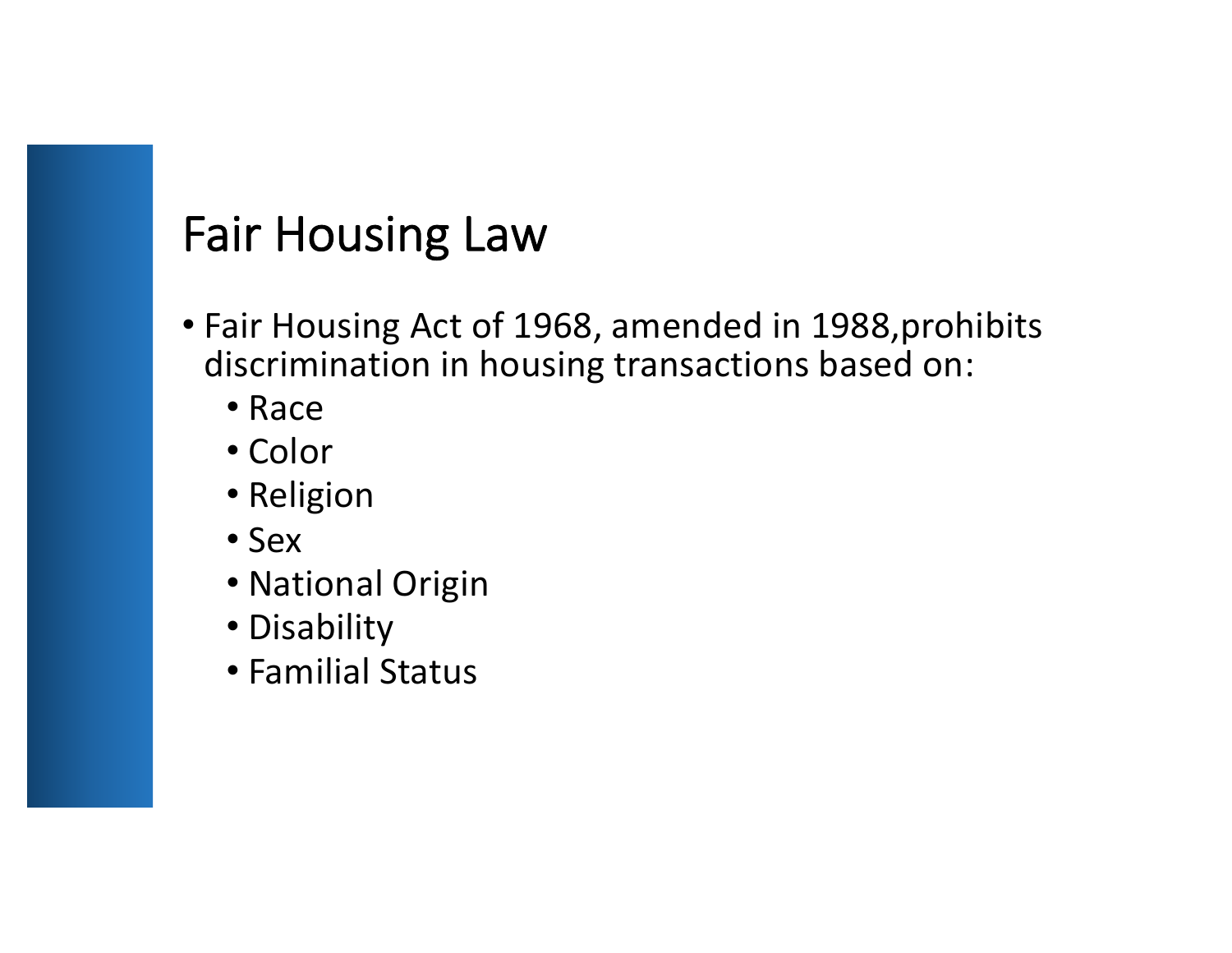# Affirmatively Furthering Fair Housing

- As originally defined, Affirmatively Furthering Fair Housing (AFFH) meant that states and local jurisdictions receiving federal funds were required to not only administer these funds without discrimination, but must also be proactive in promoting fair housing choice.
- Jurisdictions receiving federal block grant funds were required to prepare an Analysis of Impediments to Fair Housing Choice (AI) in conjunction with the preparation of their five-year Consolidated Plan.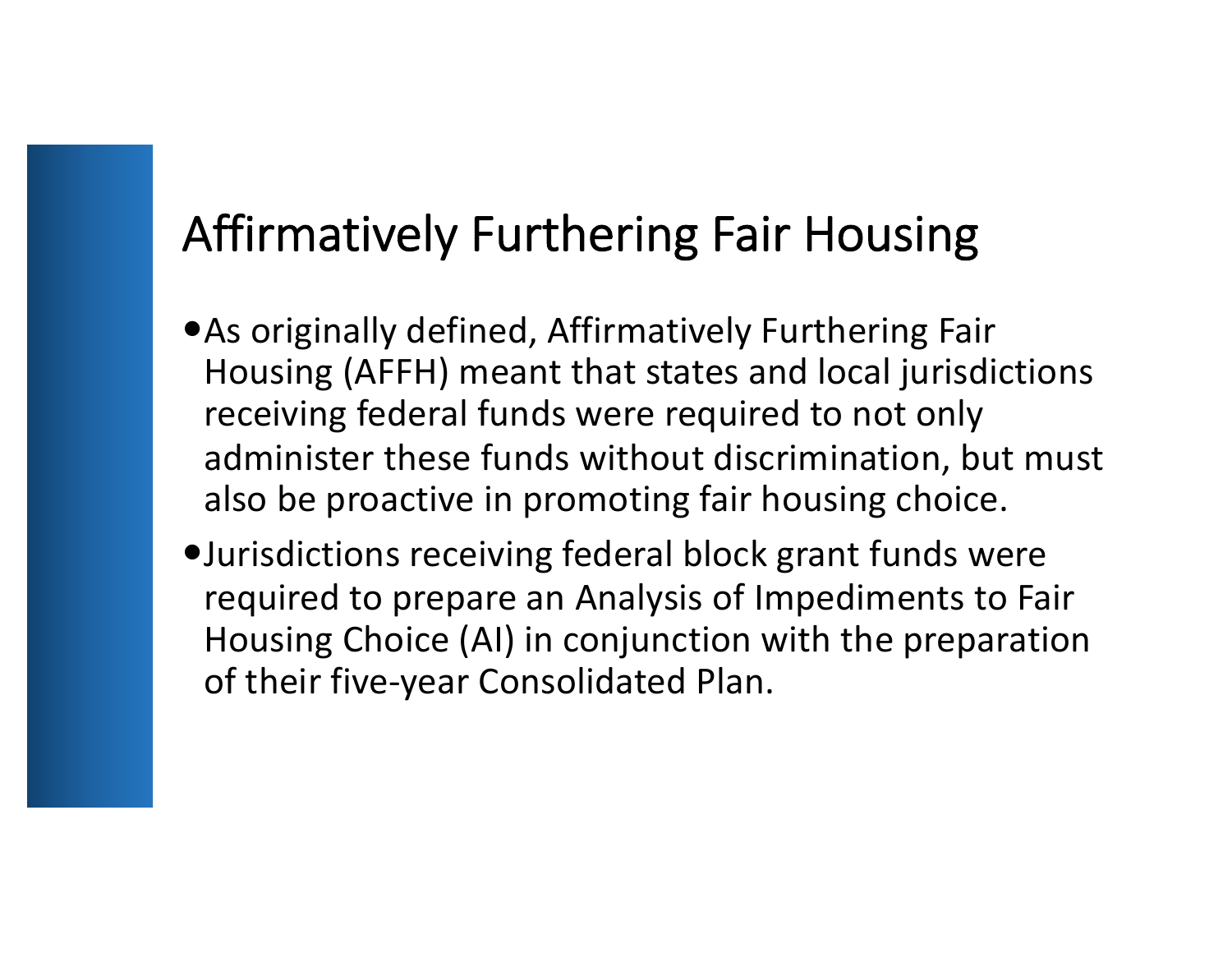# 2015 Rule and 2020 Elimination

- The 2015 Affirmatively Furthering Fair Housing Rule provided a new definition for AFFH:
- The new rule defined AFFH as "taking meaningful actions, in addition to combating discrimination, that overcome patterns of segregation and foster inclusive communities free from barriers that restrict access to opportunity based on protected characteristics."
- Jurisdictions failing to adequately address the new, stronger AFFH rule might lose federal block grant funds.
- HUD Secretary Ben Carson eliminated this rule in 2020.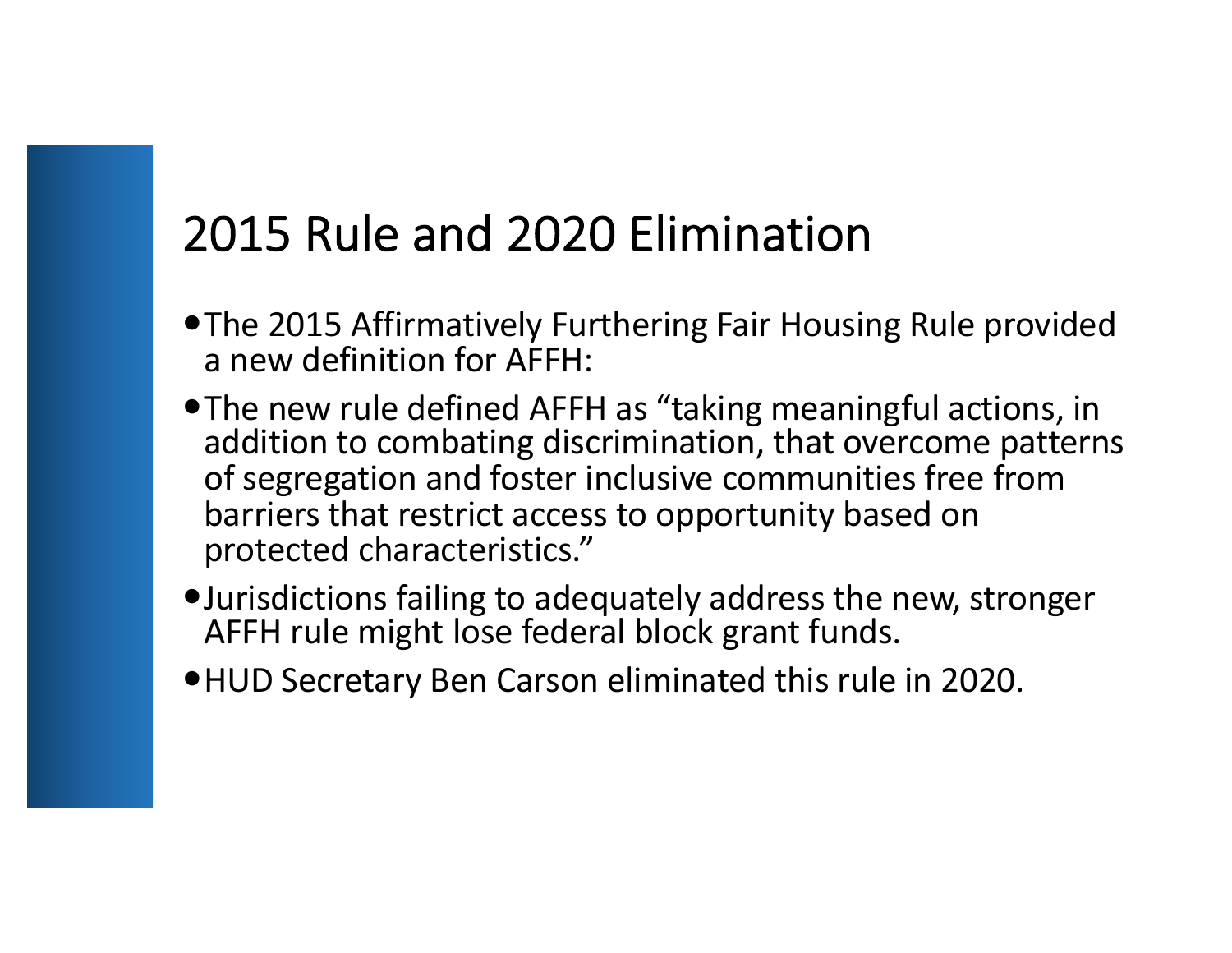## Back to the Future: AI Requirements

- With the elimination of the 2015 AFFH rule, states and local entitlement jurisdictions are now back with the old AI requirements.
- The Analysis of Impediments to Fair Housing (AI) represents a fair housing planning process that results in a document defining barriers to fair housing choice and indicating actions to be taken to address those barriers.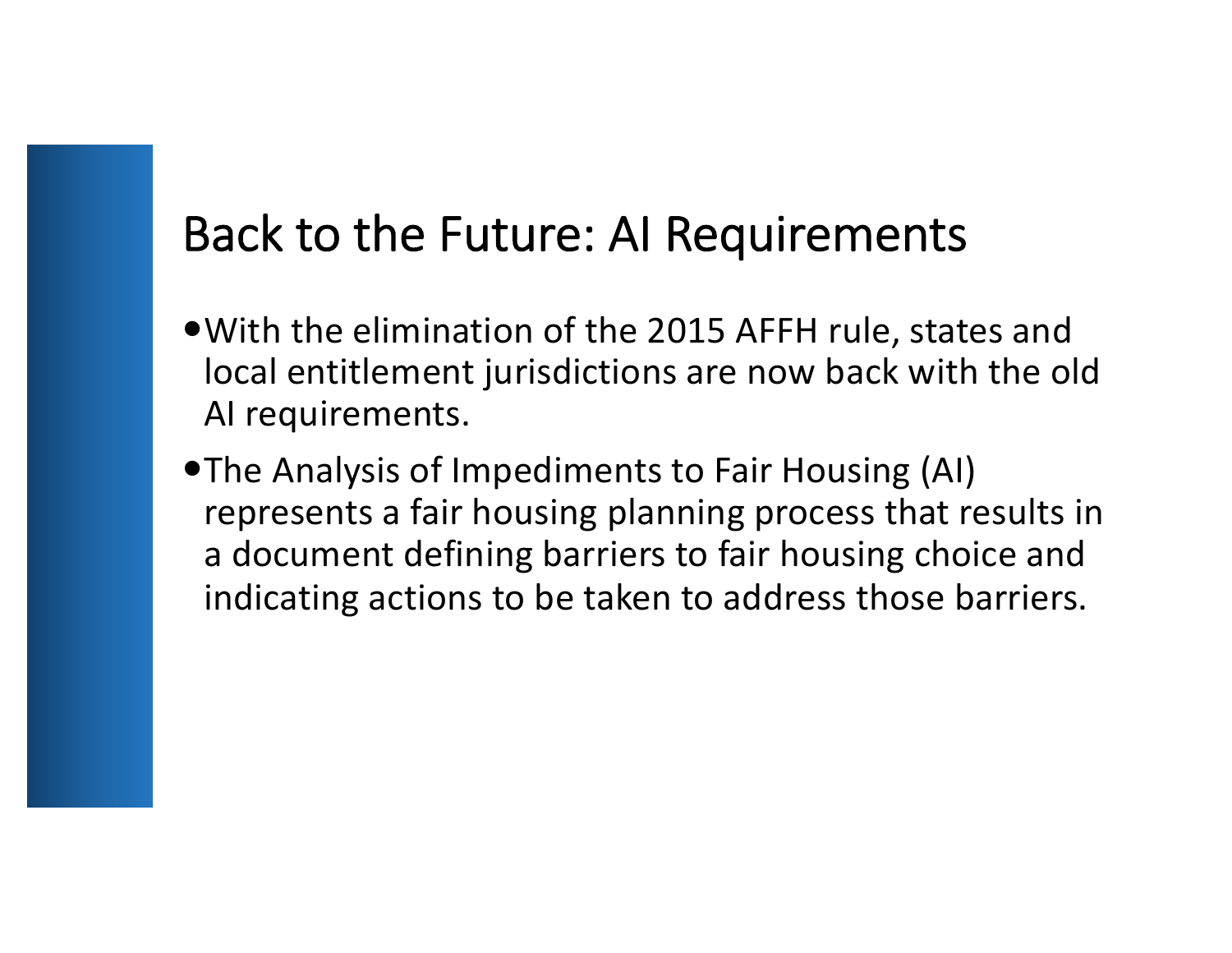## Missouri Statewide AI

- Missouri Department of Economic Development contracted with Community Analytics, LLC to prepare a statewide AI in June 2020.
- The draft AI is based on extensive data analysis and stakeholder input.
- Stakeholder in put will continue to be sought during the public comment period.
- Stakeholder input will have an influence on the final AI to be released in early 2021 following public hearings.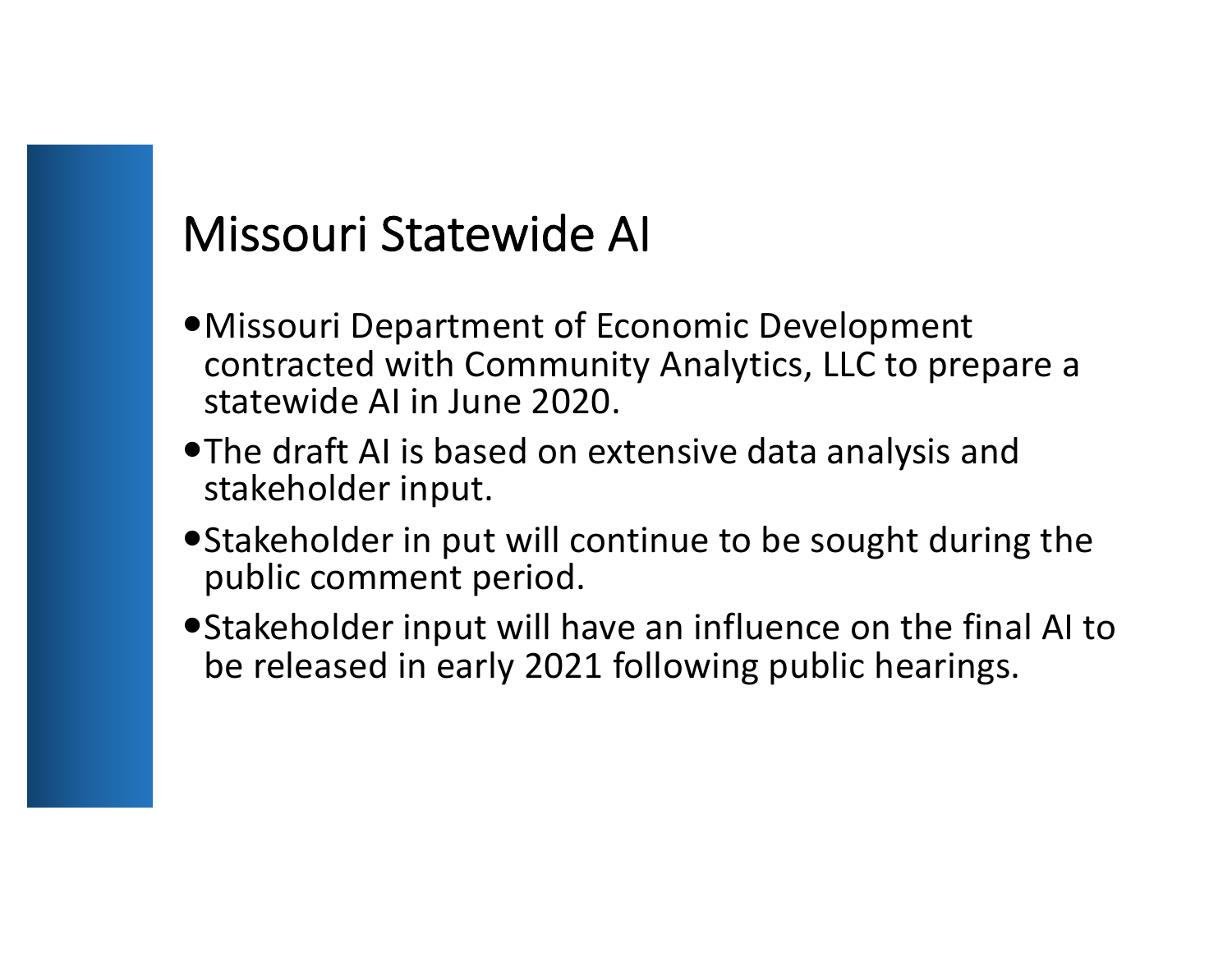#### DRAFT Identified Barriers to Fair Housing **Choice**

- 1. A statewide shortage of affordable housing is a significant barrier to fair housing choice, especially among those with households incomes at or below 30% Area Median Income (AMI). This shortage is even more critical in rural Missouri.
- 2. Special needs and vulnerable populations, including persons with disabilities, seniors, homeless individuals (including homeless veterans), victims of domestic violence, and youth aging out of foster care experience barriers to fair housing choice due to the lack of affordable housing units that meet their needs. The lack of affordable units for special needs and vulnerable populations is particularly pronounced in Missouri's rural areas.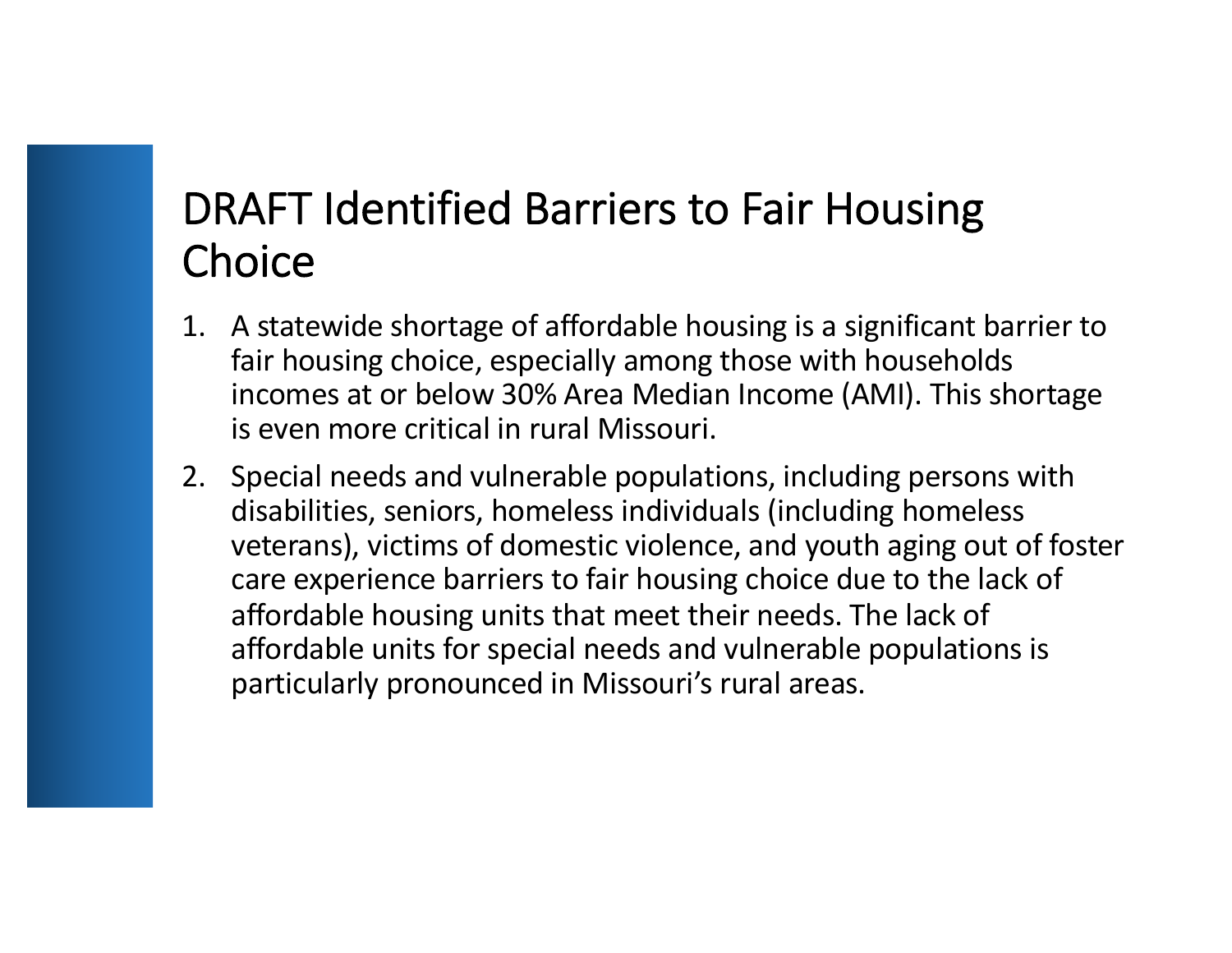### DRAFT Identified Barriers to Fair Housing Choice (Continued)

- 3. Missouri's Hispanic population grew by 25.4% from 2010 to 2018, while the non-Hispanic population grew by 2.0% during the same period. Because fair housing choice is already limited due to a lack of sufficient affordable housing units meeting basic housing quality standards, Hispanic households may face special challenges with fair housing choice.
- 4. While some regions of the state have relatively more plentiful affordable housing opportunities than others, the location and/or condition of these units may impose barriers to fair housing choice.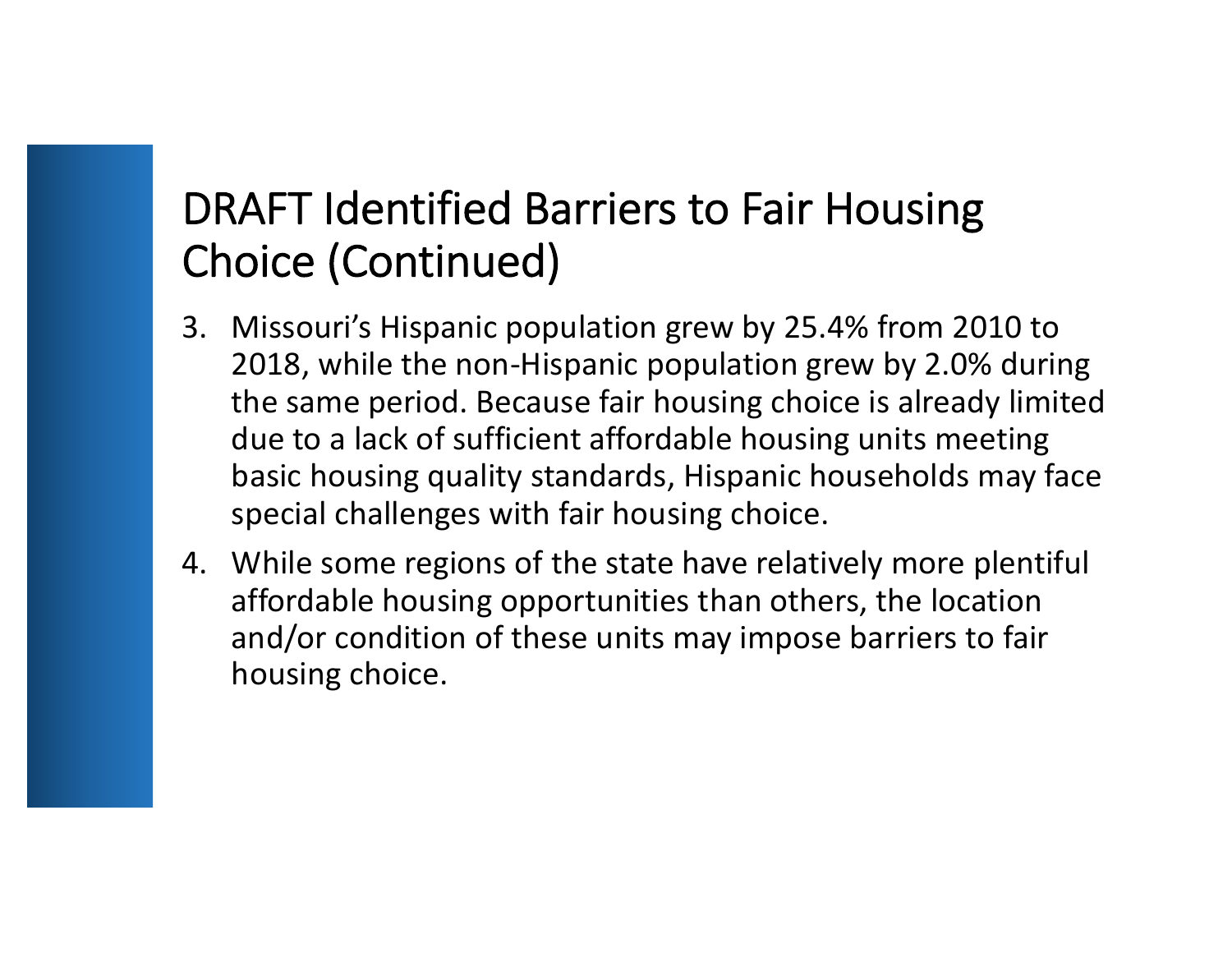### DRAFT Identified Barriers to Fair Housing Choice (Continued)

- 5. Lack of knowledge about fair housing requirements also creates a barrier to fair housing choice. Stakeholders indicated lack of fair housing knowledge is not limited to tenants; they stated that some landlords did not understand these requirements. Further, they also indicated a lack of knowledge about basic landlord-tenant rights and responsibilities, which creates another barrier to fair housing choice.
- 6. Stakeholders indicated that Not-in-My-Backyard (NIMBY) attitudes and behaviors create barriers to fair housing choice by making it difficult or impossible to locate affordable housing opportunities in low-poverty neighborhoods with access to jobs and high-quality public schools.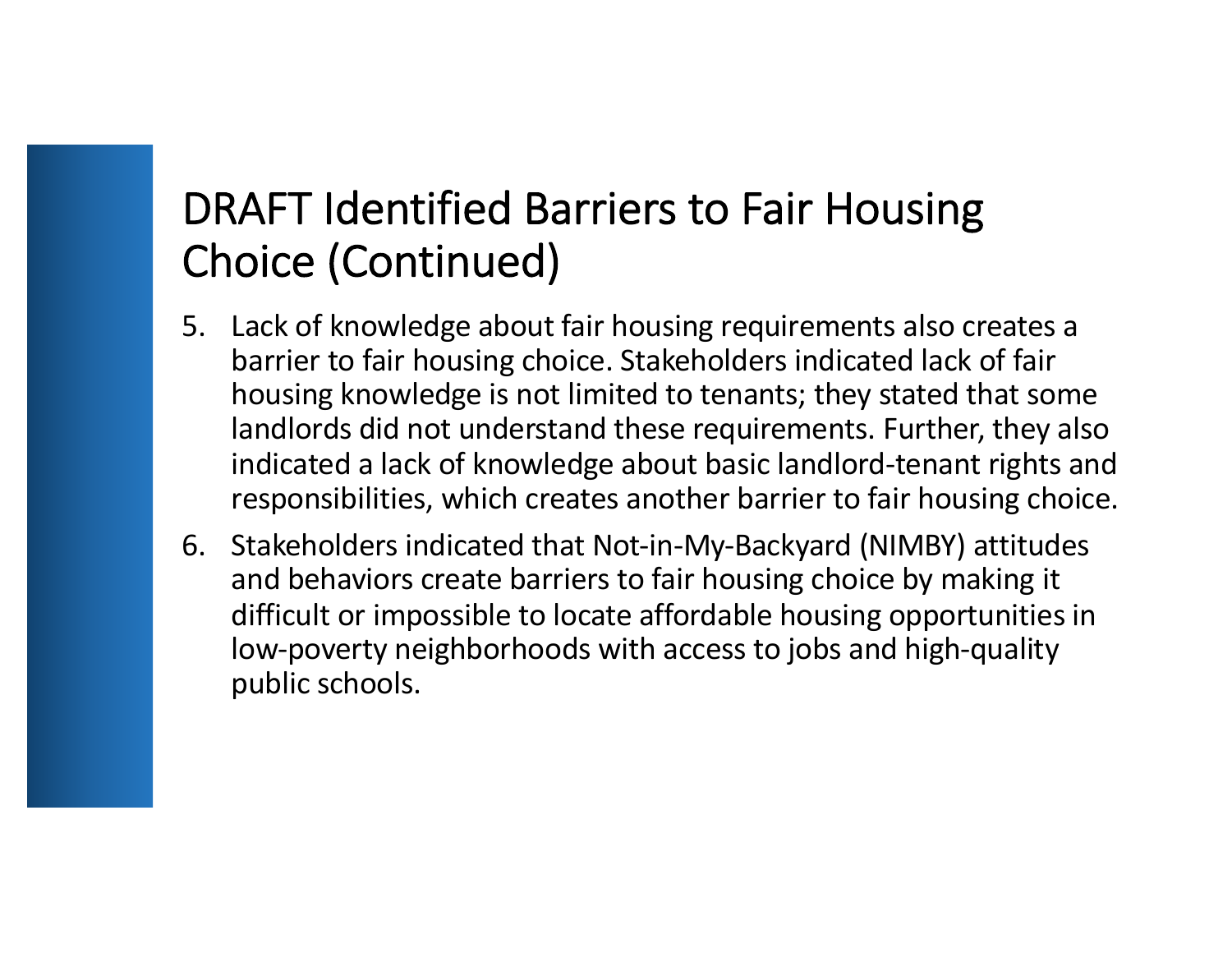## DRAFT Fair Housing Choice Actions

- 1. Encourage development of affordable housing throughout Missouri, including units affordable to households at or below 30% AMI.
- 2. Encourage the use of universal design principles in affordable housing development throughout the State, thereby increasing the number of affordable units that are accessible to persons with disabilities.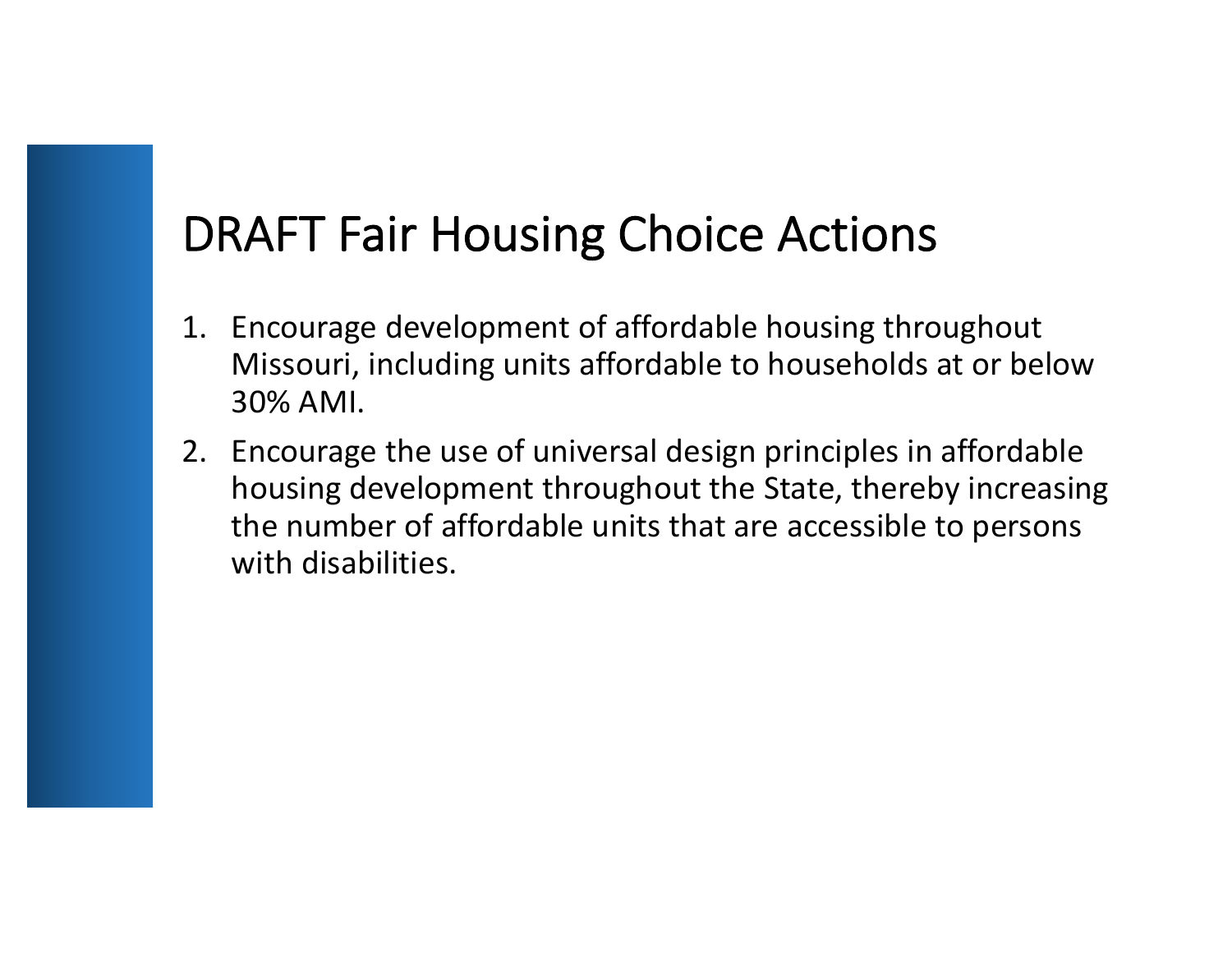### DRAFT Fair Housing Choice Actions (Continued)

- 3. Encourage the development of affordable housing for special needs and vulnerable populations, including persons with disabilities, seniors, homeless individuals (including homeless veterans), homeless families victims of domestic violence, and youth aging out of foster care.
- 4. Work with community organizations to address fair housing choice among Missouri's Hispanic population throughout the state.